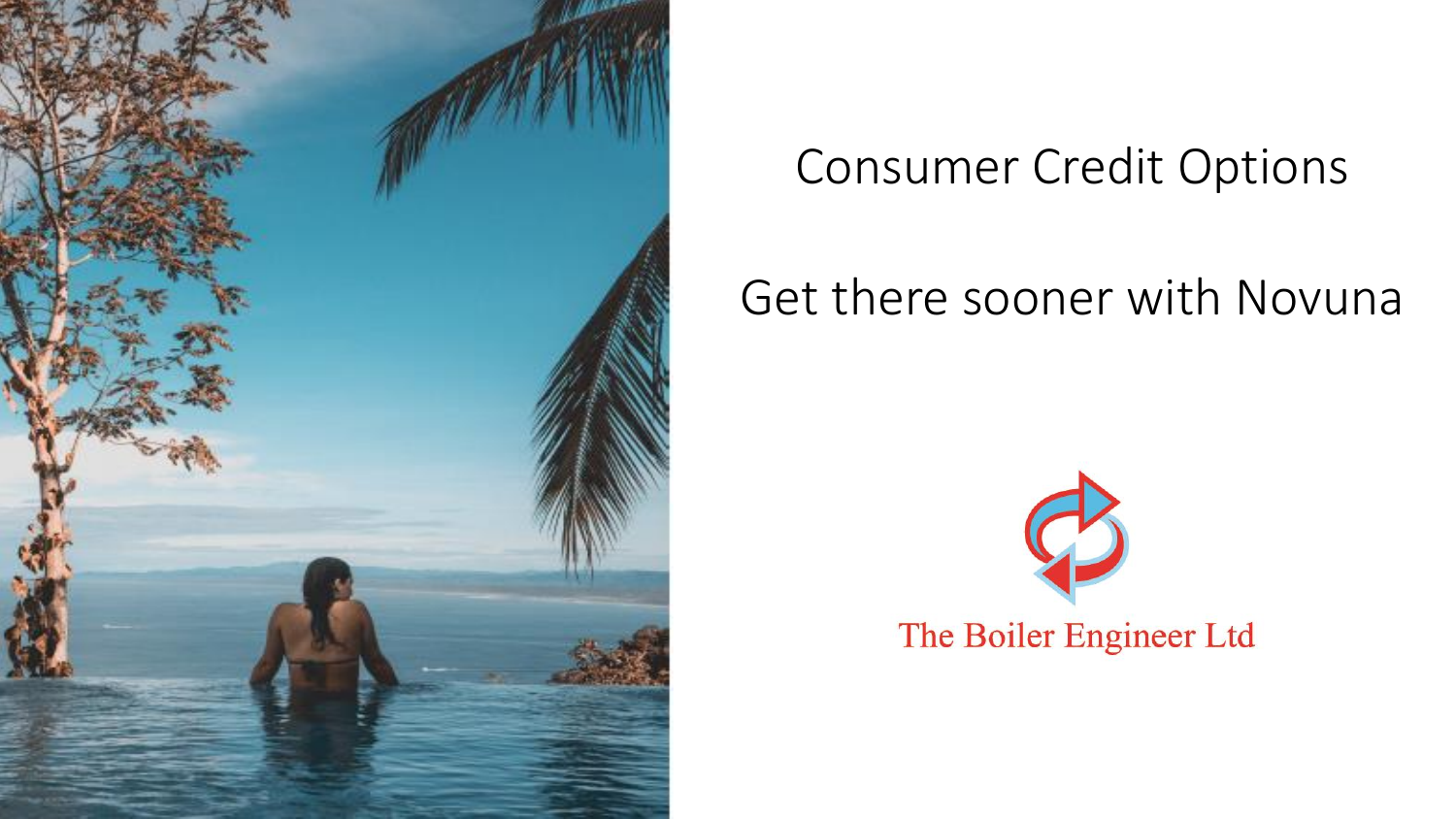### *You know your in safe hands. The Boiler Engineer Limited are full authorised by the financial conduct authority and only work with Novuna Personal Finance, one of the Uk's leading lender*

The Boiler Engineer Limited (FRN 688875) are authorized and regulated by the Financial Conduct Authority. The Boiler Engineer Limited acts as a credit broker and not a lender and do not receive a fee for the introduction.

Credit is provided by Novuna Personal Finance, a trading style of Mitsubishi HC Capital UK PLC authorized and regulated by Financial Conduct Authority. Finance options are offered subject to status and credit check which must be completed before commencement of works. A 14 day cooling off period applies to all applications. If cancelled within 14 days, alternative payment of full outstanding balance must be made.

# Novuna **Personal Finance**

We work with both Worcester Bosch and Novuna Personal Finance when offering our customer monthly payment options, Novuna provide amazing customer service and always act in an open and fair way. We trust them with out customers.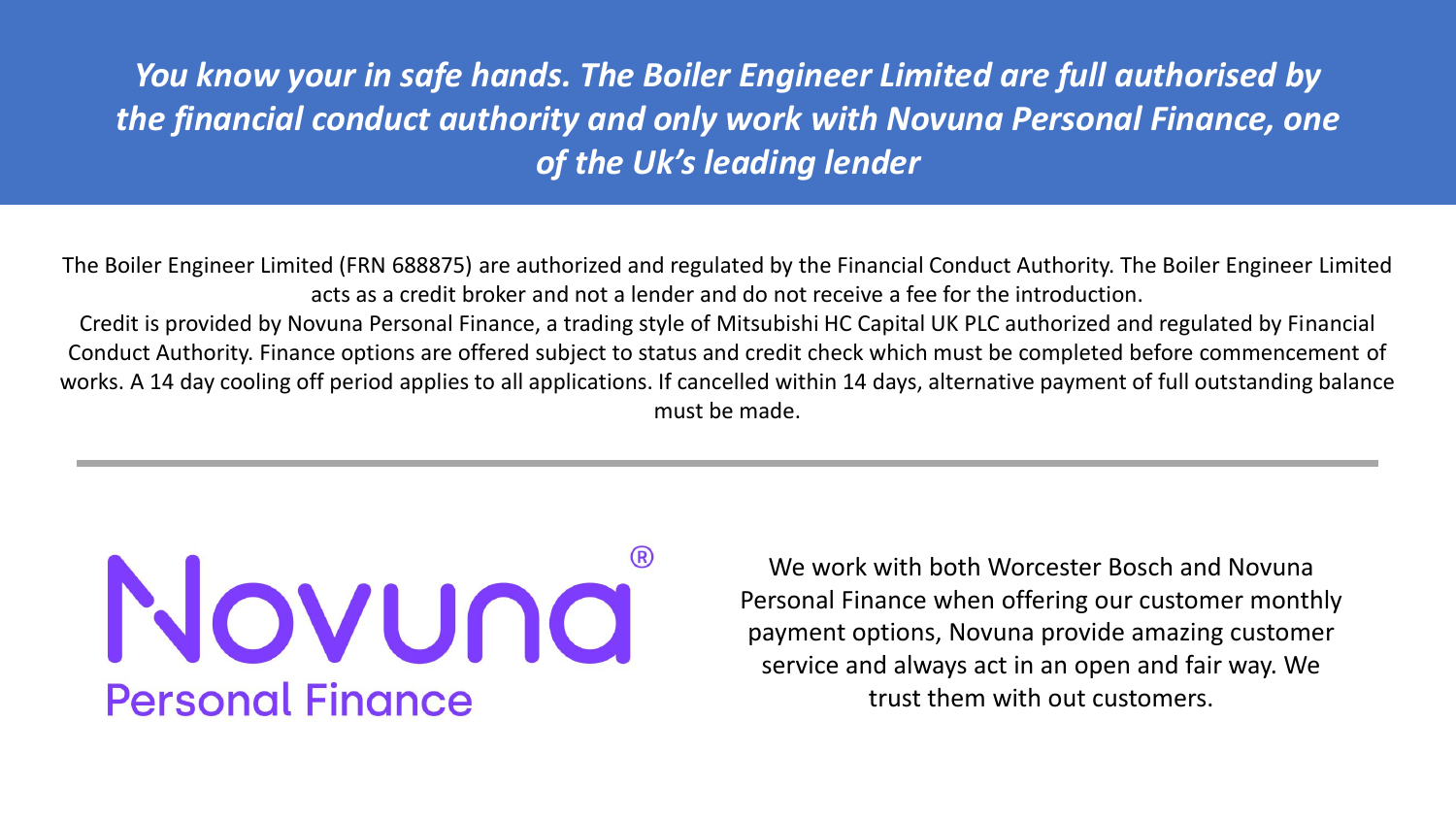

**Interest Free Credit** Perfect for Customers who want –

A shorter payment term

leaving savings in the bank

keep plans on track like holidays



**7.9% Interest bearing options**  Perfect for Customers who want –

A lower monthly payment over a longer term

To get a better home heating option

Ensure that a new boilers fits in with family finances with no deposit

**Buy Now Pay later options**  Perfect for Customers who want -

**BUY NOW** 

**PAY LAT** 

Want to pay nothing upfront

Have no payments in the first 12 months

Manage finances with payments that suit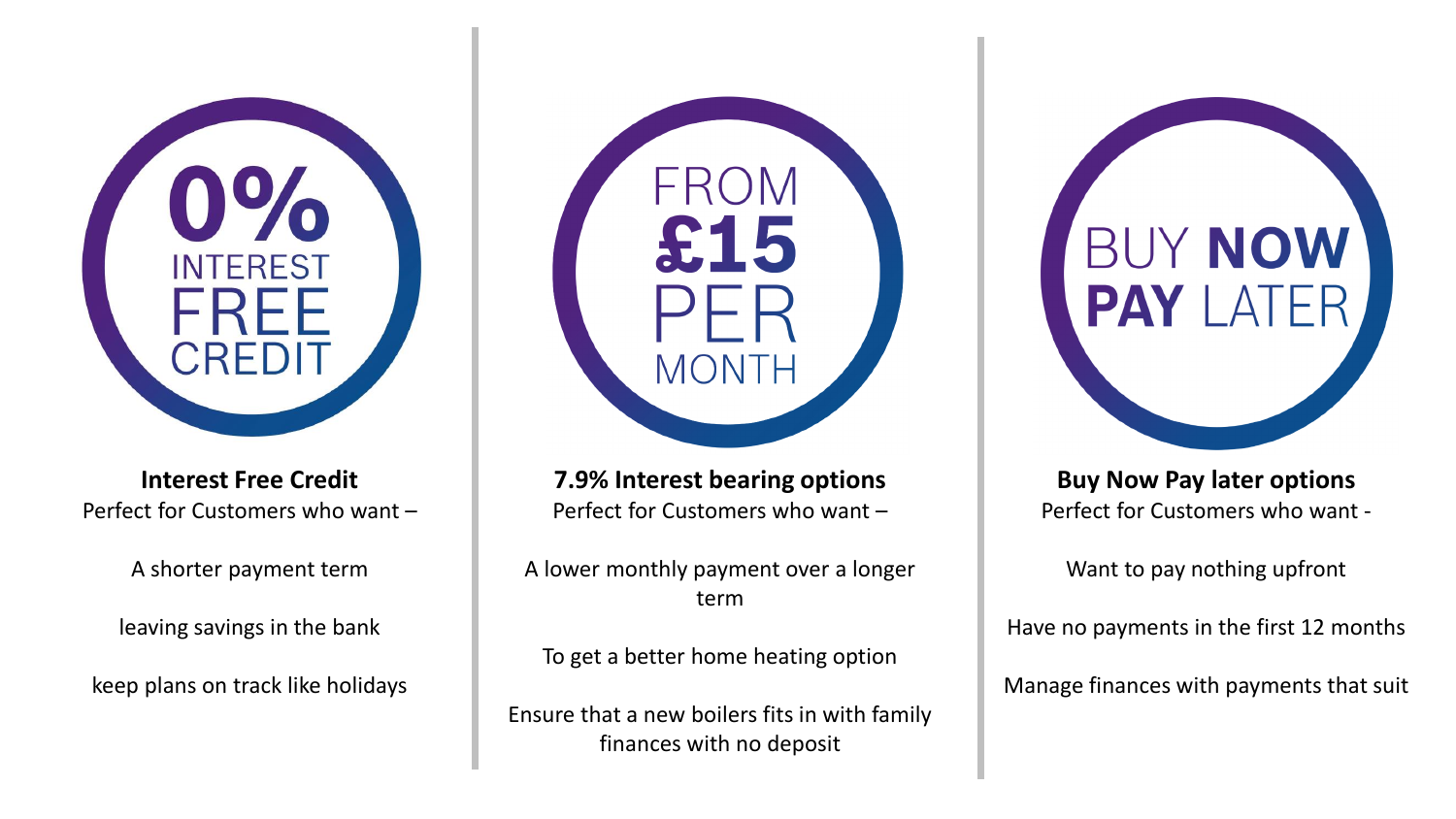Our interest free credit options allows you to spread the cost of your new heating system over 24 months, with NO interest to pay!

Keep your cash in the bank

Don't change your plans

Equal monthly payments Just a 25% deposit to pay upfront

The safest way to buy a boiler!

Our Interest free credit option means the cost of your new boiler and heating system installation will be spread over 24 equal monthly payments making your new boiler fit in with your life

|                               | <u>IN</u> TEREST<br>FREE<br>CREDIT |
|-------------------------------|------------------------------------|
| Finance Example -             |                                    |
| <b>Cash Price</b>             | $-£2500.00$                        |
| Deposit (Min 25%)             | $-£625.00$                         |
| <b>Total amount of credit</b> | $-£1,875.00$                       |
| <b>Term</b>                   | -24 Months                         |
| 24 month payments             | $-£78.12$                          |
| <b>APR</b>                    | $-0.0%$                            |
| <b>Interest rate fixed</b>    | $-0.0%$                            |
| Total payable amount          | $-E2,499.88$                       |
| Total charge for credit       | $-£0.00$                           |

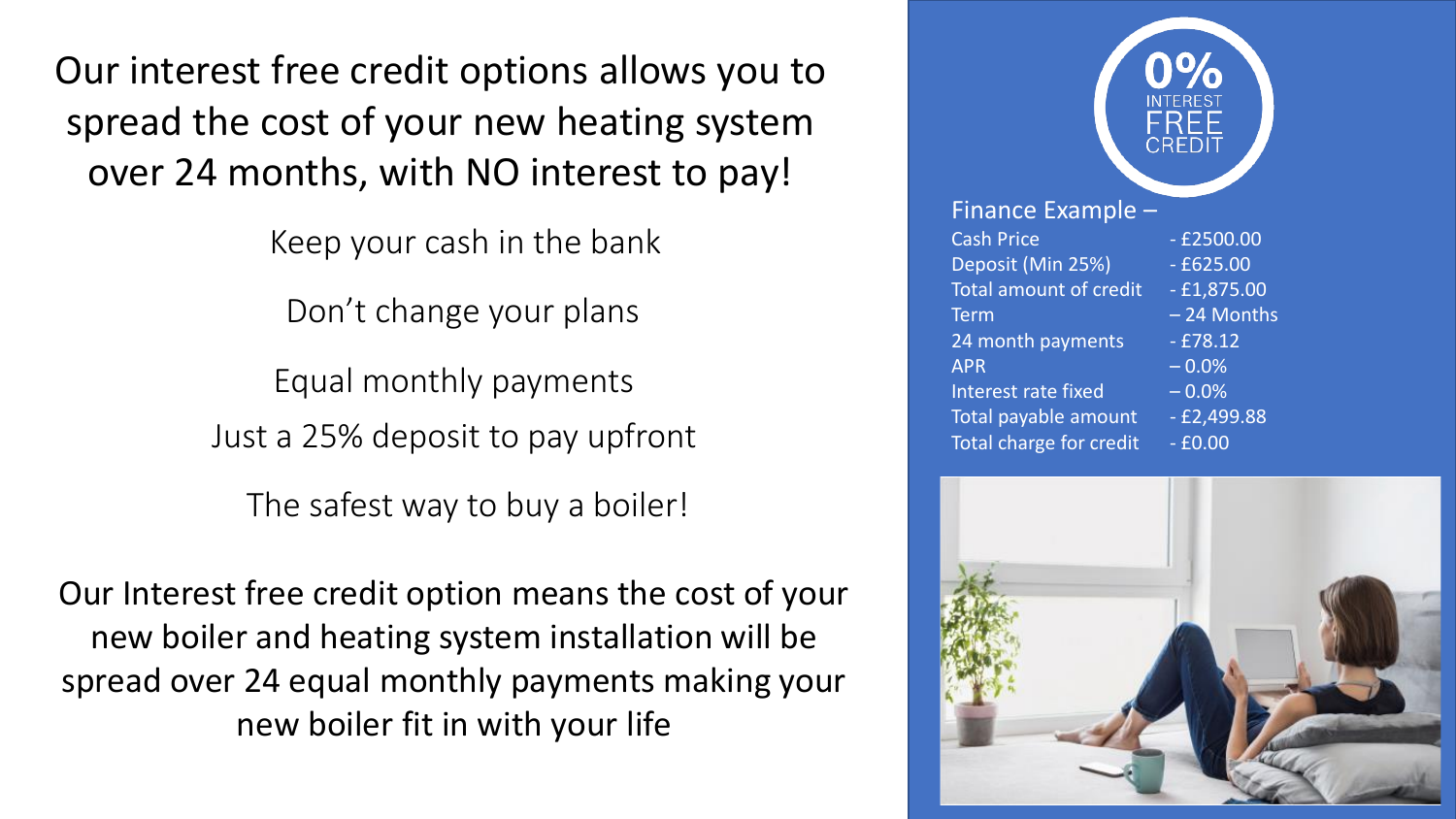

#### Finance Representative Example –

| <b>Cash Price</b>             | $-£2500.00$   |
|-------------------------------|---------------|
| Deposit (optional 25%)        | $-£625.00$    |
| <b>Total amount of credit</b> | $-£1,875.00$  |
| <b>Term</b>                   | $-120$ Months |
| 120 month payments            | $-E22.39$     |
| <b>APR representative</b>     | $-7.9%$       |
| Interest rate fixed           | $-7.9%$       |
| Total payable amount          | $-£3,311.80$  |
| Total charge for credit       | $-£811.80$    |
|                               |               |



Our 7.9% APR option suits customers that are looking for a lower monthly payment and longer term up to 120 months

Nothing to pay up front with 0% deposit

Budget friendly monthly payment from just £15 per month

Pay off early at any time or over pay with now extra costs.

### The safest way to buy a boiler!

Our 7.9% options allows customers to spread the cost over longer periods of times with a very competitive ARP that means spreading the cost of a new boiler doesn't mean massive over payments, your new boiler with payment terms that suit you and your family.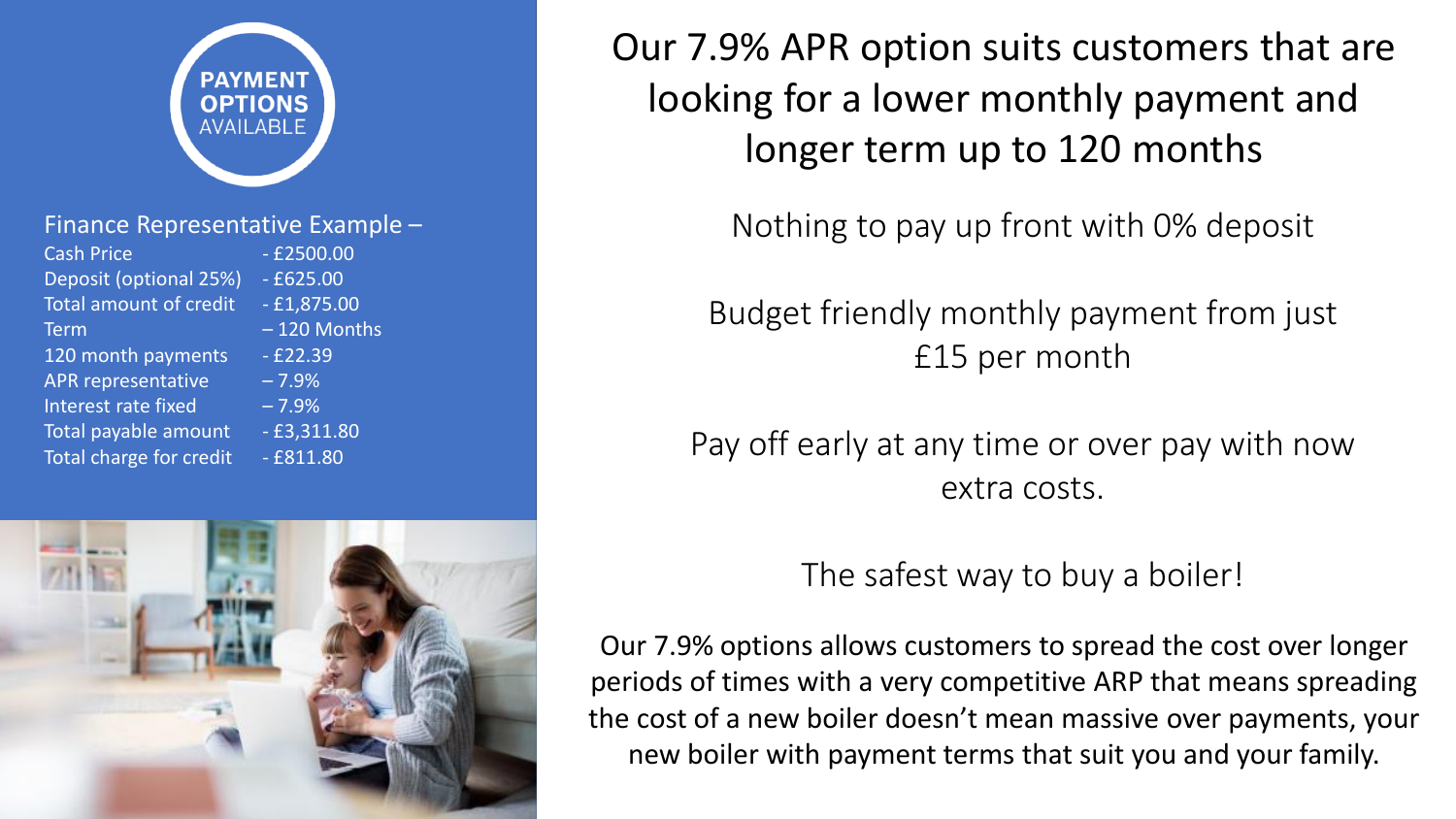Buy Now Pay Later means having your boiler now with nothing to pay for 12 months – its that simple, no need to change your plans.

Nothing to pay up front with 0% deposit

No need to make payments in the first 12 months

Settle in full within 12 months and pay just £29.00 admin fee

The safest way to buy a boiler!

A broken boiler never really comes at the right time, no need to change your plans with our buy now pay later option. Pay nothing for 12 months means a new boiler fits in with you and not the other way around. What's better is if you pay off in full within 12 months you will pay just £29.00. please be aware that if you do not clear the balance within 12 months interest will be applied at 11.9%



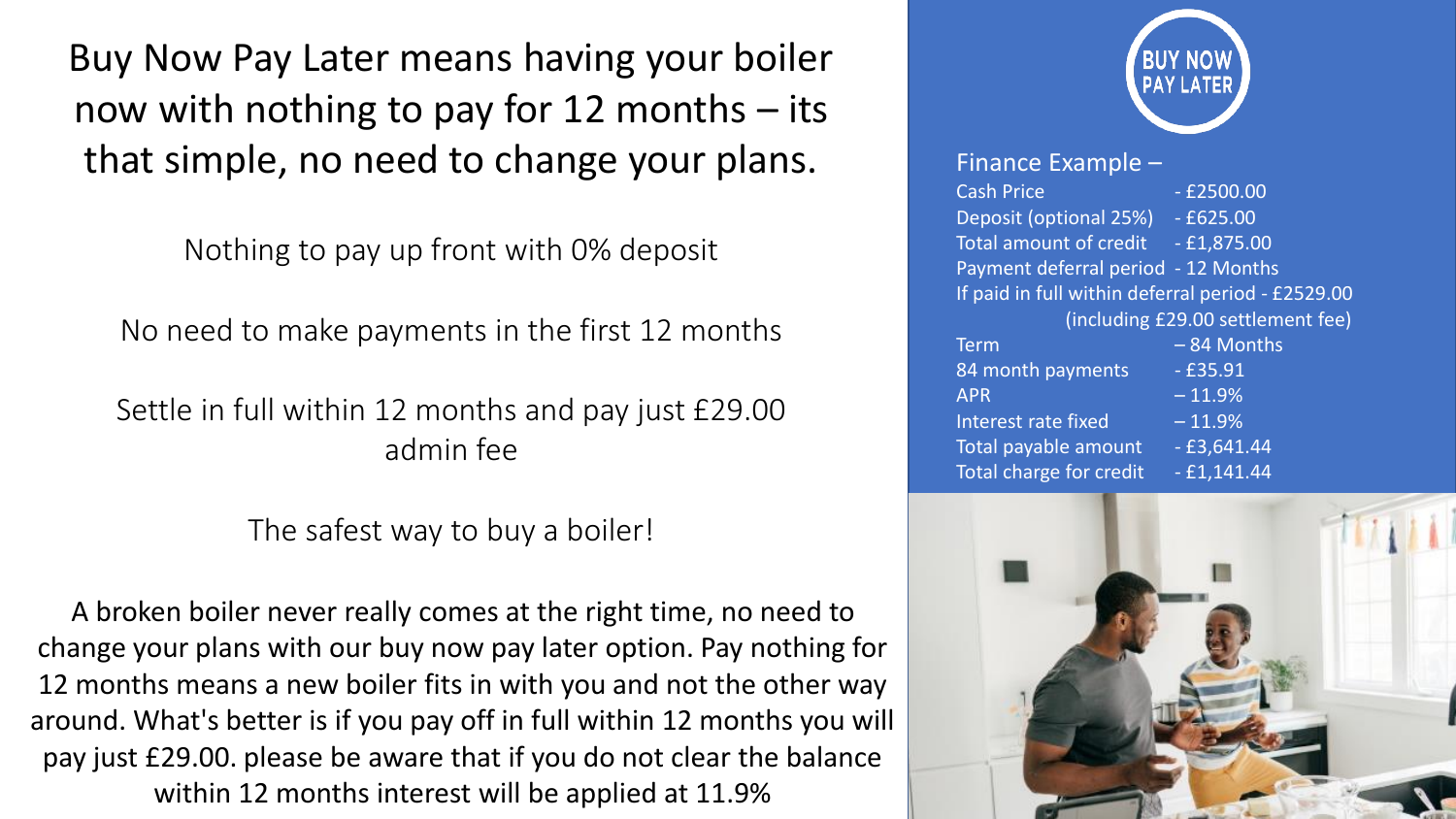## So how does it work?

Well the good news is it takes just a few mins from start to finish, and the process is in your hands!



*Rather do a soft search first? Just let us know and we can arrange a quick call to complete a simple soft search with no impact on your credit score!*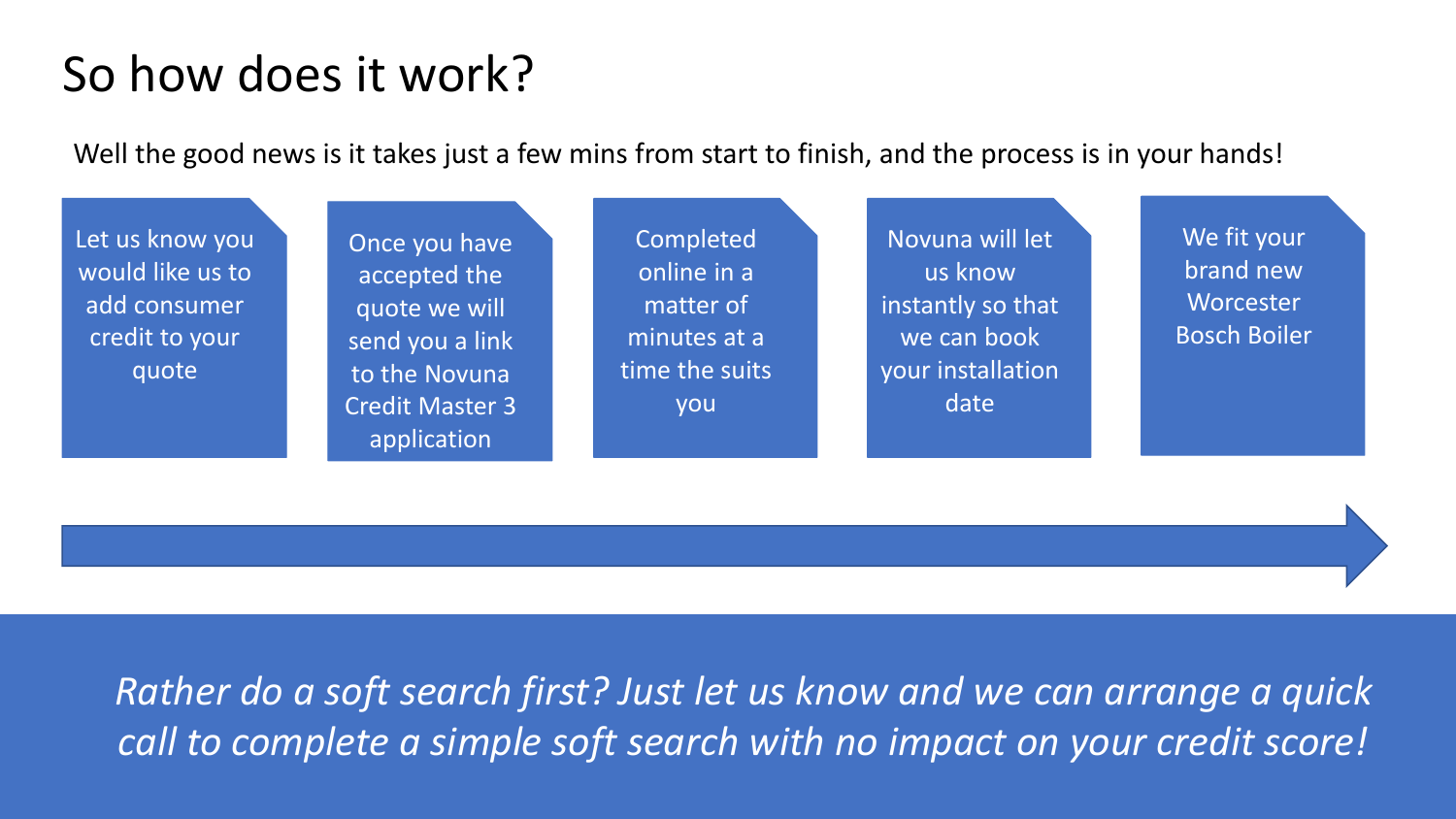We are always open and transparent with our consumer credit options. Please see below information about who we can work with

## **Eligibility**

### Who we CAN work with

- $\blacktriangleright$  Minimum age of 18 years
- ◆ UK resident for more than 12 months
- ◆ Own personal bank account from which a Direct Debit Can be taken
- ◆ Owner occupier
- ◆ Permanent employment, working minimum 16 hours per week
- ◆ Self employed
- ◆ Retired person
- ◆ On disability allowance
- ◆ Unemployed and 'house person' (with consent of co-habiting working partner)

## **Eligibility**

### Who we CAN'T work with

- X Unemployed without a spouse/partner in full time employment
- X Temporary positions/agency workers
- X Foster carers without a spouse/partner who meets our minimum employment criteria
- X Child-minders who do not have a registered creche/nursey
- X Full time students (other than trainee nurses and doctors)
- Supply teachers who do not have a permanent contract with a specific school, we would possibly require the schhol name and address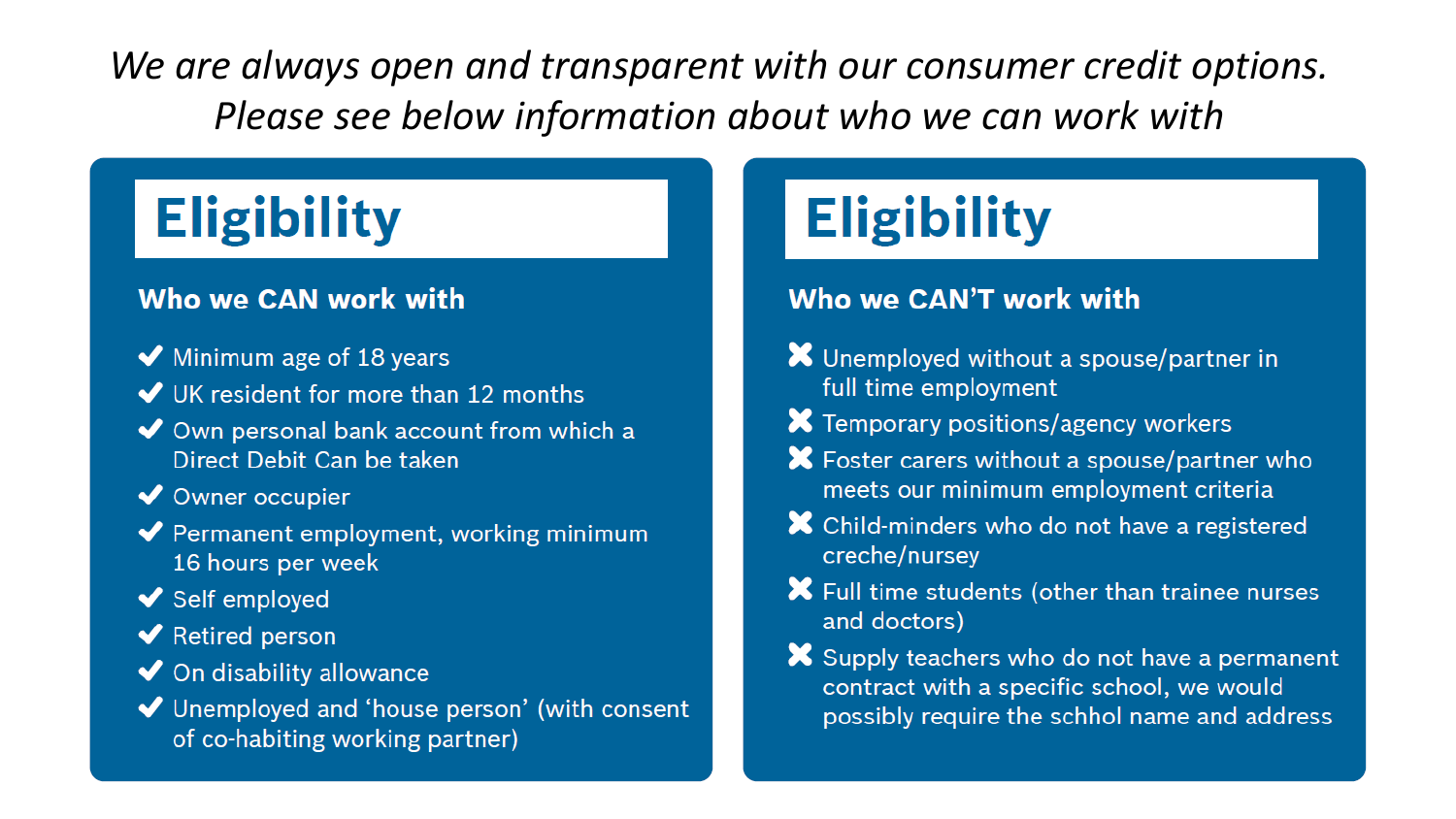### FAQ

### **Can I pay off my loan early?**

Yes! All loan options can be paid off early,

- Interest free credit can be paid off with no fees at any time.
- 7.9% can be paid off at any time, a fee equivalent to 1 months interest will be charged when the account is closed early.
- Buy Now Pay later can be paid off within the 12 month payment holiday with a £29.00 fee.

All options allow over pay at any time with no charges.

### **Do I need to pay a deposit?**

Our interest free credit requires a mimum 25% deposit, however our other options are deposit free.

#### **The safest way to buy a boiler?**

All installations using consumer credit options are covered by Section 75 protection meaning additional protection for consumers.

### **What is the 14 days cooling off period**

Under Uk consumer protection laws you have the right to cancel your credit agreement within 14 days of signing your credit agreement. If you wish to cancel your credit agreement alternative payment must be made of any works carried out.